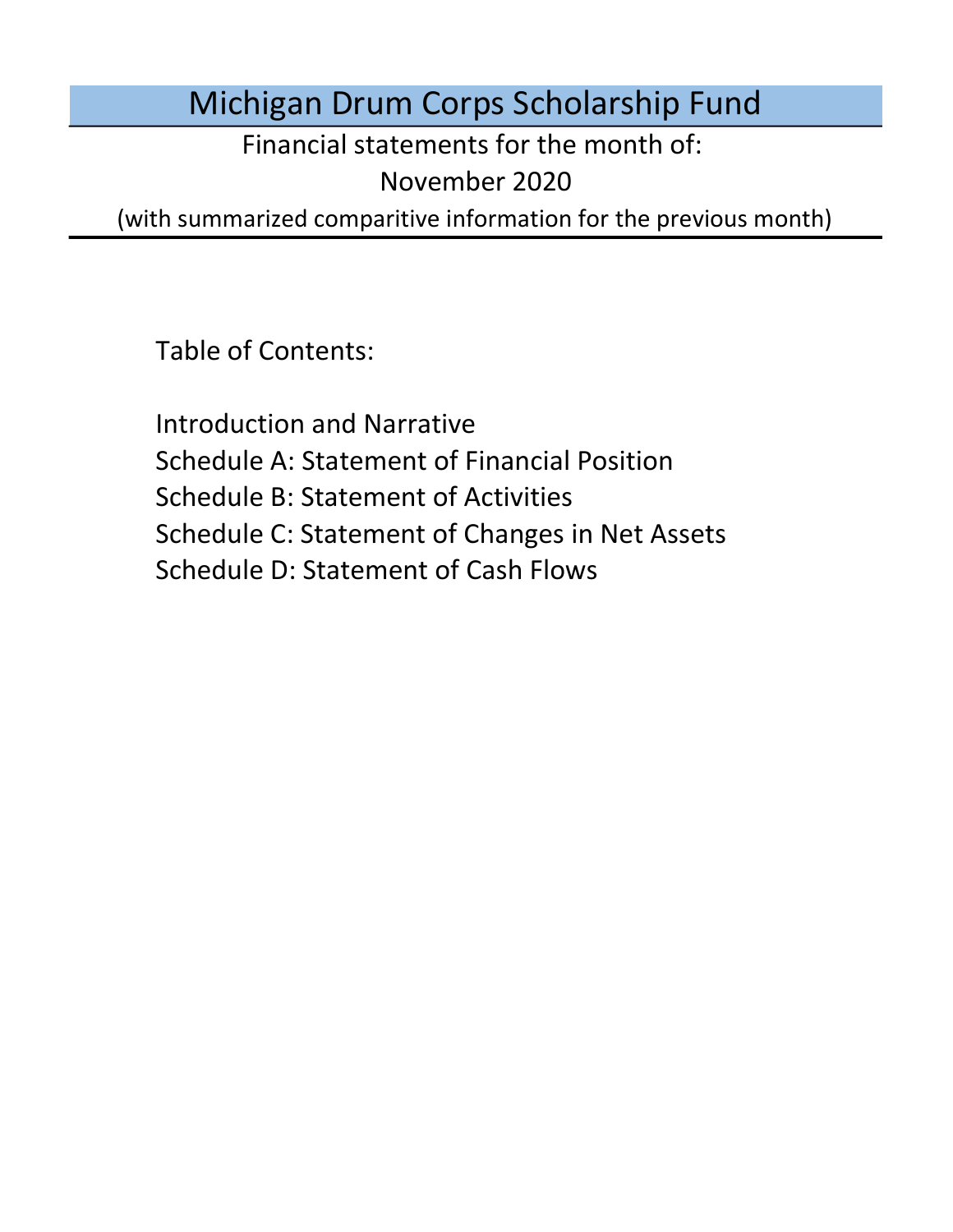## Introduction Introduction Introduction

Introduction<br>The outbreak of COVID-19 continues to impact the drum corps activity beyond the 2020 season cancellation. Two of our sponsored programs, the Madison Scouts and Crossmen, have confirmed tour plans for 2021 while River City Rhythm plans to conduct online programs. We have not received any confirmed plans from Legends or Phantom Rhythm plans to conduct online programs. We have not received any confirmed plans from Legends or Phantom<br>Regiment. The scholarship fund received no additional applications and disbursed no funds for students during<br>-----fund's focus has shifted towards preparing for the 2021 season. our sponsored programs, the Madison Scouts and Crossmen, have confirmed tour plans for 2021 while River City<br>Rhythm plans to conduct online programs. We have not received any confirmed plans from Legends or Phantom<br>Regimen November. The board chair has been in contact with all sponsored students from the 2020 season and the scholarship<br>fund's focus has shifted towards preparing for the 2021 season.

On September 28<sup>th</sup> Winter Guard International (WGI) announced the cancellation of all in-person events through their<br>2021 season. Virtual events with judge feedback will be held through the winter and ensembles with tradi 2021 season. Virtual events with judge feedback will be held through the winter and ensembles with traditionally limited opportunities based on location may actually receive more feedback from a wider variety of instructors. Financial Narrative Basic September 1988 Additionally, the Reading Buccaneers of Drum Corps Associates (DCA) have announced they will not be producing a Additionally, the Reading Buccaneers of Drum Corps Associates (DCA) have **announced** they will not be producing a<br>field show, in-person camps, or their three hosted events unless significant positive developments surroundi particular case basis and will be in contact with the board as more specific information in  $\alpha$ d programs, the Madison Scouts and Crossmen, have confirmed tour plans for 2021 while River City<br>et o conduct online programs. We have not received any confirmed plans from Legends or Phantom<br>is choosen shown that the 2020 paraditional discrete between active been actively working to the board website in provements, branding towards website in the branding towards website in the branding towards website in the branding of the branding of the pondering the 2022. Until a vaccine is developed, he believes all audition and reflection and rehearsal camps will be a vaccine in the believe supplier of the believes all audition and rehearsal camps will be a vaccine wil the 2021 season. Until a vaccine is developed, he believes all audition and relation and rehearsal camps will be a<br>particular camps will be all audition and rehearsal camps will be all audition and reflection and reduced b pandemic take place.

pandemic take place.<br>On December 3<sup>rd</sup>, Drum Corps International announced plans for events at Lucas Oil Stadium in Indianapolis, IN from<br>August 12 – 14 with notes that subcommittee meetings, research, and discussions are August 12 – 14 with notes that subcommittee meetings, research, and discussions are ongoing for the annual meeting in January 2021. The very same day, the Blue Devils and Santa Clara Vanguard announced that they will not be updates to all interested parties as more information is available. monthly Digital Ocean invoice charged to the business checking account. Program expenses are expected expenses are up the monthly Digital Ocean invoice charged to the monthly Digital Ocean invoice charged to the business checking account. The business checking account of the business checking account. The business checking participating in the 2021 season. The board will continue to monitor the state of the marching arts and will provide<br>updates to all interested parties as more information is available. pandemic take piace.<br>On December 3<sup>rd</sup>, Drum Corps International announced plans for events at Lucas Oil Stadium in Indianapolis, IN from

## to increase increase increase in Financial Recap increase in the three applications received applications received  $\alpha$ Program experimental to increase increase in future months proportional to increase in future months proportions received. The contract of the contract of the contract of the contract of the contract of the contract of the relative increases increased  $\overline{\text{Financial Recap}}$ Monthly Financial Recap Monthly Financial Recap Donations: 2 donations received during August. Financial Recap following the annual meeting of voting drum corps drum corps directors in January 2021. The board will continue to monitor the board will continue to monitor the board will continue to monitor the board will continue to mo

Liquid assets on hand: \$1297.63  $\,$ Disbursements: 0 program related disbursements during August.  $\mathbf{S}$  are marching article provide updates to all interested parties as more information is available.

Liquid assets on hand: \$1297.63<br>Donations: 4 PayPal donations transferred in November.

Liquid assets on nand: 51257.05<br>Donations: 4 PayPal donations transferred in November.<br>Disbursements: 0 program related disbursements during November. 0 program related disbursements made this Fiscal year. \$1,590 in prepaid tuition has been rolled forward into the 2021 season due to the 2020 season No funds are currently restricted by outside donors. All restrictions made by the Board are included under under under the Board are included under the Board are included under the Board are included under the Board are in reserve requirements.  $\mathsf{c}$ ancellation. The Board Chair noted that the financial statements was running from the financial statements was running from the financial statements was running from the financial statements was running from the f Donations: 0 donations received during October. 4 PayPal donations transferred in November.

## the 2021 season. Administrative expenses are up  $\frac{1}{2}$  for the monthly Digital Ocean invoice charged to  $\frac{1}{2}$  for the monthly Digital Ocean involvement of  $\frac{1}{2}$  for the monthly Digital Ocean involvement of  $\frac{1$  $1.00$  Financial Marrative  $F$ inancial Narrative  $F$ inancial Narrative  $F$ inancial Narrative. Financial Narrative

November marked the second month of operations for the fund in our second fiscal year. Cash for the month is November marked the second month of operations for the fund in our second fiscal year. Cash for the month is<br>\$680.55 higher than October. \$205 of the total cash on hand is currently restricted to maintain minimum reserve<br>r requirements. Einancial Narrative<br>
poperations for the fund in our second fiscal year. Cash for the month is<br>
e total cash on hand is currently restricted to maintain minimum reserve<br>
e during November. Administrative expenses are up \$2 monthly Digital Ocean involves charged to the business checking account. With the cancellation of the 2020 state  $\alpha$ month is 18.000 lower than June. \$200 lower than June. \$205 of the total cash on hand is currently restricted to Program requirements. lower June. of the total cash hand is currently restricted to maintain  $m$  is 92.25 higher than  $J$ uly.  $\sim$  1005 of the total cash on hand is currently restricted to maintain  $\sim$  1005 of the total cash on  $\sim$  1005 of the total cash on  $\sim$  1005 of the total cash on  $\sim$  1005 of the total pooliss marked their october plass of the total cash on hand is can entry restricted to maintain minimum reserve<br>requirements than September. 205 of the total cash on hand is currently restricted to maintain minimum reserve reserve re \$680.55 higher than October. \$205 of the total cash on hand is currently restricted to maintain minimum reserve

.<br>Program related expenses did not change during November. Administrative expenses are up \$24.45 for the monthly Digital Ocean invoice charged to the business checking account and PayPal fees on donations received. 2. Bit sees are experience to the submess cheming account and y appear to on achations received. and the annual domain name respective the capacities are dependent of the monthly Digital Ocean invoice charged to the business checking account and PayPal fees on donations received. Digital obean invoice charged to the business checking account and risp. Digital Ocean invoice charged to the business checking account and PayPal fees on donations received.

No funds are currently restricted by outside donors. All restrictions made by the Board are included under no rando are can entry resulted by causing abhorem resultations made by the board are meladed and critical pro<br>Unrestricted Funds in accordance with Generally Accepted Accounting Principles in the United States. No funds are currently restricted by outside donors. All restrictions made by the Board are included under  $\alpha$ are restricted by made by the Board are included under Unrestricted Funds in accordance with Generally Accepted Accounting Principles in the United States. Unrestricted Funds in accordance with Generally Accepted Accounting Principles in the United States.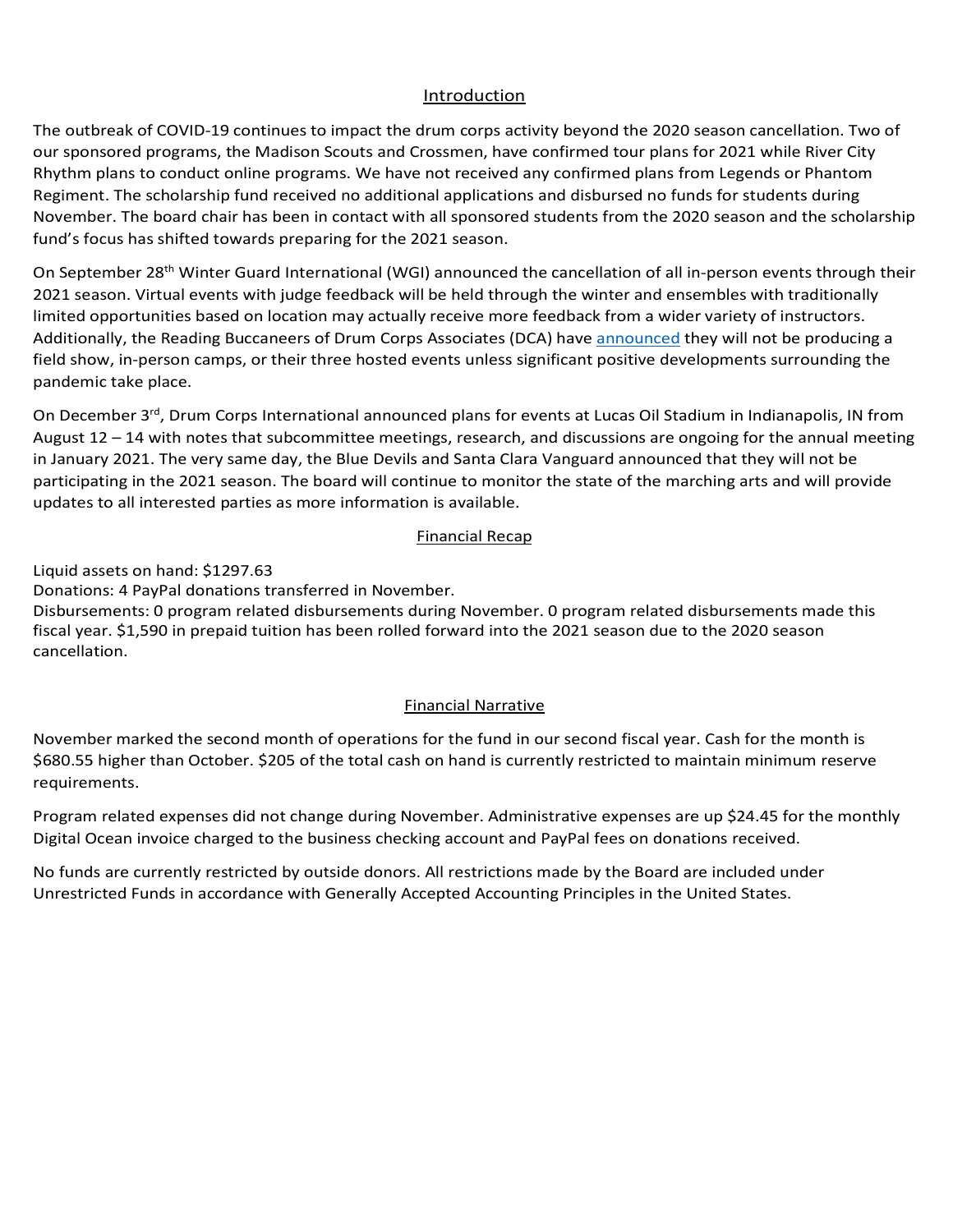# Michigan Drum Corps Scholarship Fund 10:42 PM Statement of Financial Position 12/06/2020

As of November 30, 2020 Accrual Basis

|                                        | <b>Nov 2020</b> | Oct 2020 |
|----------------------------------------|-----------------|----------|
| <b>ASSETS</b>                          |                 |          |
| <b>Current Assets</b>                  |                 |          |
| Cash                                   |                 |          |
| <b>Unrestricted - Checking</b>         | 1,411.63        | 731.08   |
| <b>Unrestricted - Savings</b>          | 91.00           | 91.00    |
| <b>Less: Reserve Requirements</b>      | (205.00)        | (205.00) |
| <b>Total Unrestricted Cash</b>         | 1,297.63        | 617.08   |
| <b>Restricted Cash</b>                 | 205.00          | 205.00   |
| <b>Total Checking/Savings</b>          | 1,502.63        | 822.08   |
| <b>Accounts Receivable</b>             |                 |          |
| <b>Accounts Receivable</b>             | 0.00            | 0.00     |
| <b>Pledges Receivable</b>              | 0.00            | 0.00     |
| <b>Allowance for Uncollectibles</b>    | 0.00            | 0.00     |
| <b>Total Accounts Receivable</b>       | 0.00            | 0.00     |
| <b>Total Current Assets</b>            | 1,502.63        | 822.08   |
| <b>Fixed Assets</b>                    |                 |          |
| Property, Plant, & Equipment           | 0.00            | 0.00     |
| <b>Total Fixed Assets</b>              | 0.00            | 0.00     |
| <b>Other Assets</b>                    |                 |          |
| <b>Marketable Securities</b>           | 0.00            | 0.00     |
| <b>Prepaid Expenses</b>                | 1,590.00        | 1,590.00 |
| <b>Other Assets</b>                    | 0.00            | 0.00     |
| <b>Security Deposits</b>               | 0.00            | 0.00     |
| <b>Endowments</b>                      | 0.00            | 0.00     |
| <b>Total Other Assets</b>              | 1,590.00        | 1,590.00 |
| <b>TOTAL ASSETS</b>                    | 3,092.63        | 2,412.08 |
| <b>LIABILITIES &amp; EQUITY</b>        |                 |          |
| <b>Liabilities</b>                     |                 |          |
| <b>Current Liabilities</b>             |                 |          |
| <b>Accounts Payable</b>                |                 |          |
| <b>Accounts Payable</b>                | 0.00            | 0.00     |
| <b>Total Accounts Payable</b>          | 0.00            | 0.00     |
| <b>Other Current Liabilities</b>       |                 |          |
| <b>Salaries and Wages Payable</b>      | 0.00            | 0.00     |
| <b>Total Other Current Liabilities</b> | 0.00            | 0.00     |
| <b>Total Current Liabilities</b>       | 0.00            | 0.00     |
| <b>Long Term Liabilities</b>           |                 |          |
| <b>Notes Payable</b>                   | 0.00            | 0.00     |
| <b>Total Long Term Liabilities</b>     | 0.00            | 0.00     |
| <b>Total Liabilities</b>               | 0.00            | 0.00     |
| <b>Equity</b>                          |                 |          |
| <b>Unrestricted Net Assets</b>         | 3,092.63        | 2,412.08 |
| <b>Donor Restricted Net Assets</b>     | 0.00            | 0.00     |
| <b>Total Equity</b>                    | 3,092.63        | 2,412.08 |
| <b>TOTAL LIABILITIES &amp; EQUITY</b>  | 3,092.63        | 2,412.08 |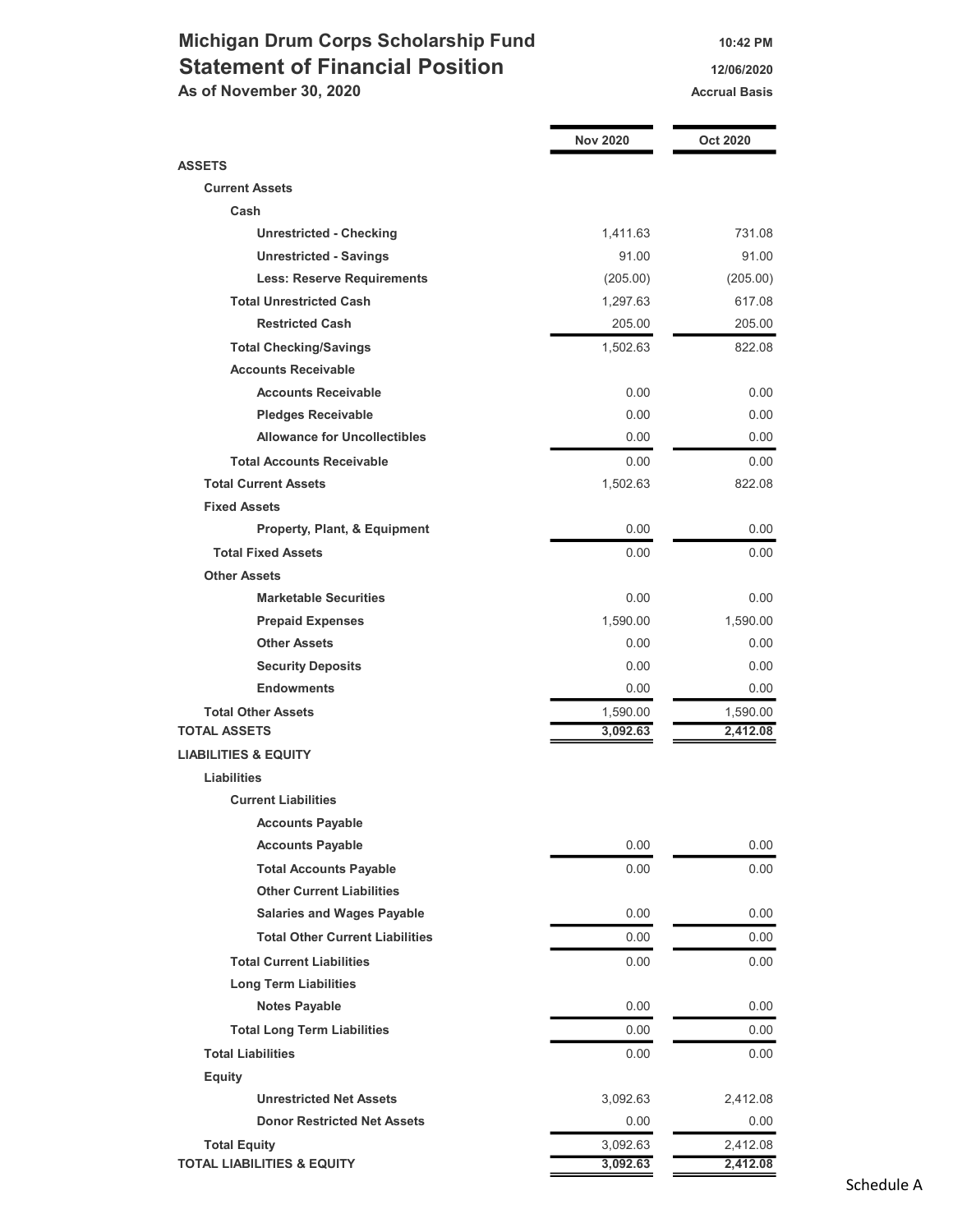## Michigan Drum Corps Scholarship Fund 10:42 PM Statement of Activities 12/06/2020 November 2020 **Accrual Basis** Accrual Basis Accrual Basis

|                                      | <b>Nov 2020</b> | <b>Oct 2020</b> | <b>Year to Date</b> |
|--------------------------------------|-----------------|-----------------|---------------------|
| <b>Ordinary Income/Expense</b>       |                 |                 |                     |
| Income                               |                 |                 |                     |
| <b>Contributions</b>                 |                 |                 |                     |
| <b>Individual Contributions</b>      | 705.00          | 0.00            | 705.00              |
| <b>Corporate Contributions</b>       | 0.00            | 0.00            | 0.00                |
| <b>Gifts in Kind</b>                 | 0.00            | 0.00            | 0.00                |
| <b>Total Contributions</b>           | 705.00          | 0.00            | 705.00              |
| <b>Major Gifts</b>                   | 0.00            | 0.00            | 0.00                |
| <b>Investments</b>                   |                 |                 |                     |
| <b>Interest Income</b>               | 0.00            | 0.00            | 0.00                |
| <b>Investments</b>                   | 0.00            | 0.00            | 0.00                |
| <b>Other Income</b>                  | 0.00            | 0.00            | 0.00                |
| <b>Total Investments</b>             | 0.00            | 0.00            | 0.00                |
| <b>Other Income</b>                  | 0.00            | 0.00            | 0.00                |
| <b>Total Income</b>                  | 705.00          | 0.00            | 705.00              |
| <b>Expense</b>                       |                 |                 |                     |
| <b>Program Expenses</b>              |                 |                 |                     |
| <b>Auditions &amp; Camp Fees</b>     | 0.00            | 0.00            | 0.00                |
| <b>Member Tuition</b>                | 0.00            | 0.00            | 0.00                |
| <b>Other Program Expenses</b>        | 0.00            | 0.00            | 0.00                |
| <b>Total Program Expenses</b>        | 0.00            | 0.00            | 0.00                |
| <b>Administrative Expenses</b>       |                 |                 |                     |
| <b>Supplies</b>                      | 0.00            | 0.00            | 0.00                |
| Postage                              | 0.00            | 0.00            | 0.00                |
| <b>Travel</b>                        | 0.00            | 0.00            | 0.00                |
| <b>Registration Fees</b>             | 0.00            | 0.00            | 0.00                |
| <b>Software Purchases</b>            | 0.00            | 0.00            | 0.00                |
| <b>Other Expenses</b>                | 0.00            | 0.00            | 0.00                |
| <b>Contract Services</b>             | 0.00            | 0.00            | 0.00                |
| <b>Website Expenses</b>              | 6.00            | 6.00            | 12.00               |
| <b>Fundraising Expenses</b>          | 0.00            | 0.00            | 0.00                |
| <b>Bank Fees</b>                     | 18.45           | 0.00            | 18.45               |
| <b>Paypal Fees</b>                   | 0.00            | 0.00            | 0.00                |
| <b>Total Administrative Expenses</b> | 24.45           | 6.00            | 30.45               |
| <b>Total Expenses</b>                | 24.45           | 6.00            | 30.45               |
| <b>Net Income</b>                    | 680.55          | $-6.00$         | 674.55              |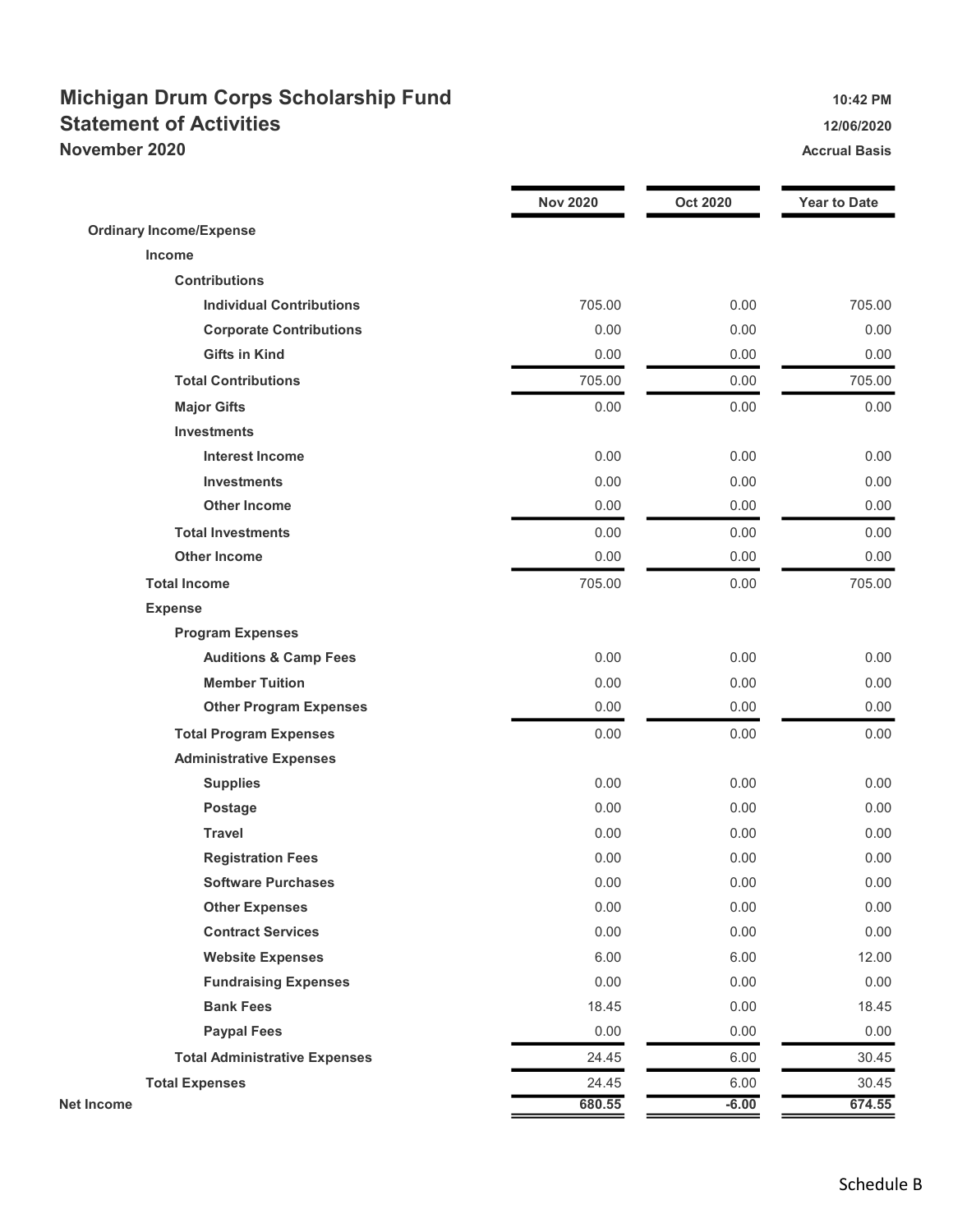# Michigan Drum Corps Scholarship Fund 10:42 PM Statement of Changes in Net Assets 12/06/2020 12/06/2020

As of November 30, 2020 Accrual Basis Accrual Basis

|                                                      | <b>Nov 2020</b> | <b>Oct 2020</b> | <b>Year to Date</b> |
|------------------------------------------------------|-----------------|-----------------|---------------------|
| <b>Total Unrestricted Revenues</b>                   | 705.00          | 0.00            | 705.00              |
| <b>Net Assets Released from Restriction</b>          | 0.00            | 0.00            | 0.00                |
| <b>Total Unrestricted Expenses and Losses</b>        | $-24.45$        | $-6.00$         | $-30.45$            |
| <b>Increase in Unrestricted Net Assets</b>           | 680.55          | $-6.00$         | 674.55              |
|                                                      | 0.00            | 0.00            | 0.00                |
| <b>Donor Restricted Net Assets</b>                   | 0.00            | 0.00            | 0.00                |
| <b>Temporarily Restricted Net Assets</b>             | 0.00            | 0.00            | 0.00                |
| <b>Contributions</b>                                 | 0.00            | 0.00            | 0.00                |
| <b>Net Assets Released from Restriction</b>          | 0.00            | 0.00            | 0.00                |
| <b>Increase in Temporarily Restricted Net Assets</b> | 0.00            | 0.00            | 0.00                |
| <b>Permanently Restricted Net Assets</b>             | 0.00            | 0.00            | 0.00                |
| <b>Contributions</b>                                 | 0.00            | 0.00            | 0.00                |
| <b>Increase in Permanently Restricted Net Assets</b> | 0.00            | 0.00            | 0.00                |
| <b>Change in Net Assets</b>                          | 680.55          | $-6.00$         | 674.55              |
| <b>Beginning Net Assets:</b>                         | 2,412.08        | 2,418.08        | 2,418.08            |
| <b>Ending Net Assets:</b>                            | 3,092.63        | 2,412.08        | 3,092.63            |